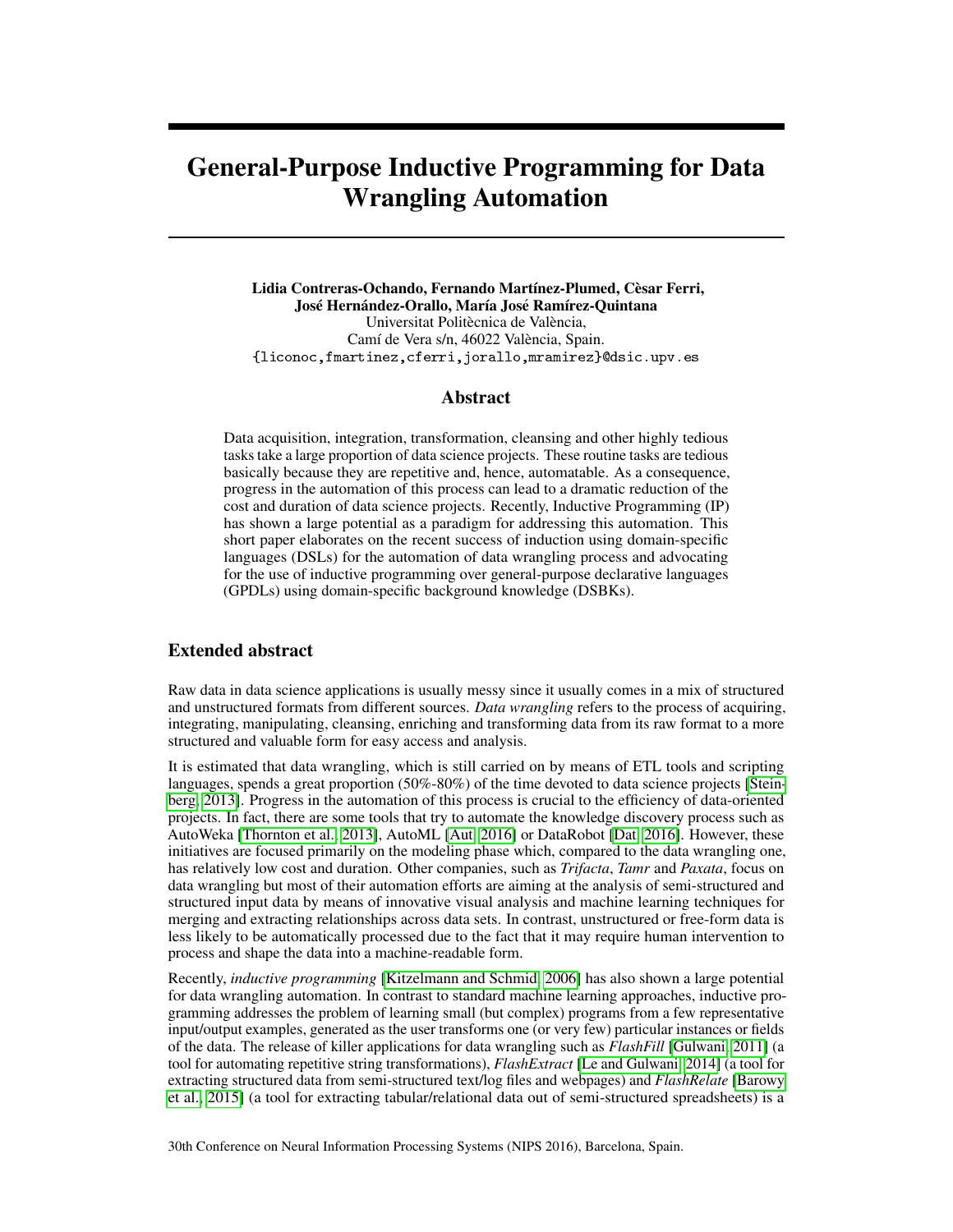demonstration that inductive programming research has matured in such a way that these applications are becoming feasible [\[Gulwani et al., 2015\]](#page-2-7).

It should be noted that all of these recent demonstrations are based on domain-specific languages (DSLs), i.e., languages that are defined for a particular kind of processing (e.g., string processing, number processing, etc.), instead of using general-purpose declarative (programming) languages (GPDL) jointly with the inductive programming tools created for them during the last two decades, such as Progol [\[Muggleton, 1995\]](#page-2-8), MagicHaskeller [\[Katayama, 2012\]](#page-2-9), FLIP [\[Ferri et al., 2001\]](#page-2-10), Metagol [\[Muggleton et al., 2015\]](#page-2-11), gErl [\[Martínez-Plumed et al., 2013\]](#page-2-12) and many others. Inductive programming using GPDLs is usually inefficient and/or incomplete because of the large search space, as they are not specialised for a particular domain. However, with the correct definition of a reduced library of functions (or predicates) in a domain-specific background knowledge (DSBK), the search space for these generic inductive programming tools can be bounded by the size of the solution and the number of functions in this DSBK. In other words, in theory, the use of inductive programming using GPDL + DSBK can be as powerful as the use of inductive programming tools that are specifically designe for a particular DSL.

For instance, let us consider the problem of the automatic conversion between strings that contain dates [\[Singh and Gulwani, 2016\]](#page-2-13). Here, the goal is to automatically transform strings that express dates (in different formats) into the standard format " $dd/mm/yyyy'$ ". We consider the functional language *Haskell* as the general-purpose declarative language (GPDL) where we can induce the transformation functions, using an inductive programming tool such as MagicHaskeller. First we need to define the functions that can capture the background knowledge that humans have about dates. This DSBK must include functions that perform type conversions and numeric validations, specialised to the problem domain. In Haskell, a sample of such set of functions follows:

```
-- Background Knowledge Functions
import Data.Char
import Data.List.Split
-- read :: String -> Int
-- show :: Int -> String
-- split0n :: Eq a => [a] -> [a] -> [[a]]
-(- +) :: [a] - [a] - [a]
completeyear a = show (2000 + read (a))ismonth numb = if (\text{read(numb)}>0 && read (\text{numb})<12) then True else False
isday numb = if (read (numb)>0 && read (numb)<32) then True else False
getsep [x] = '?'
getsep (x:xs) = if (isDigit x) then getsep xs else xsplitOnNonNumeric cad= splitOn [getsep(cad)] cad
```
Now consider that we need to automatically turn dates into the standard format " $dd/mm/yyy''$ " from two different scenarios a) strings formatted as " $dd\text{-}mm\text{-}yy$ " (e.g. "31-02-11"), and b) strings formatted as " $mm/dd/yy$ " (e.g. "05/31/11"). Using the DSBK defined previously, and some examples of the conversions, state-of-art inductive functional programming (e.g., [\[Ferri et al., 2001,](#page-2-10) [Katayama, 2012,](#page-2-9) [Kitzelmann and Schmid, 2006\]](#page-2-3)) with a search space constrained by the DSBK could be used to attempt to induce two functional programs in *Haskell* that are able to perform the transformations, as follows.

```
-- Induced Programs
-- "31-02-11" -> "31/02/2011"
convert1 (md) =let (d:m:y:[]) = splitOnNonNumberic md) inif (ismonth m && isday d)
                         then d ++ \frac{m}{m} ++ \frac{m}{m} ++ \frac{m}{m} ++ completeyear y else "NA"
-- "05/31/11" -> "31/05/2011"
convert2 (md) =let (d:m:y:[]) = splitOnNonNumberic md) inif (ismonth m && isday d)
                         then d ++ \frac{m}{n} ++ \frac{m}{n} ++ \frac{m}{n} ++ completeyear y else "NA"
```
The advantages of using this approach are manifold. First, the same data wrangling tool with inductive programming can be used for diversity of problems and domains, without specialised tools for every domain. Second, a library of DSBKs could be provided with the data wrangling tools using inductive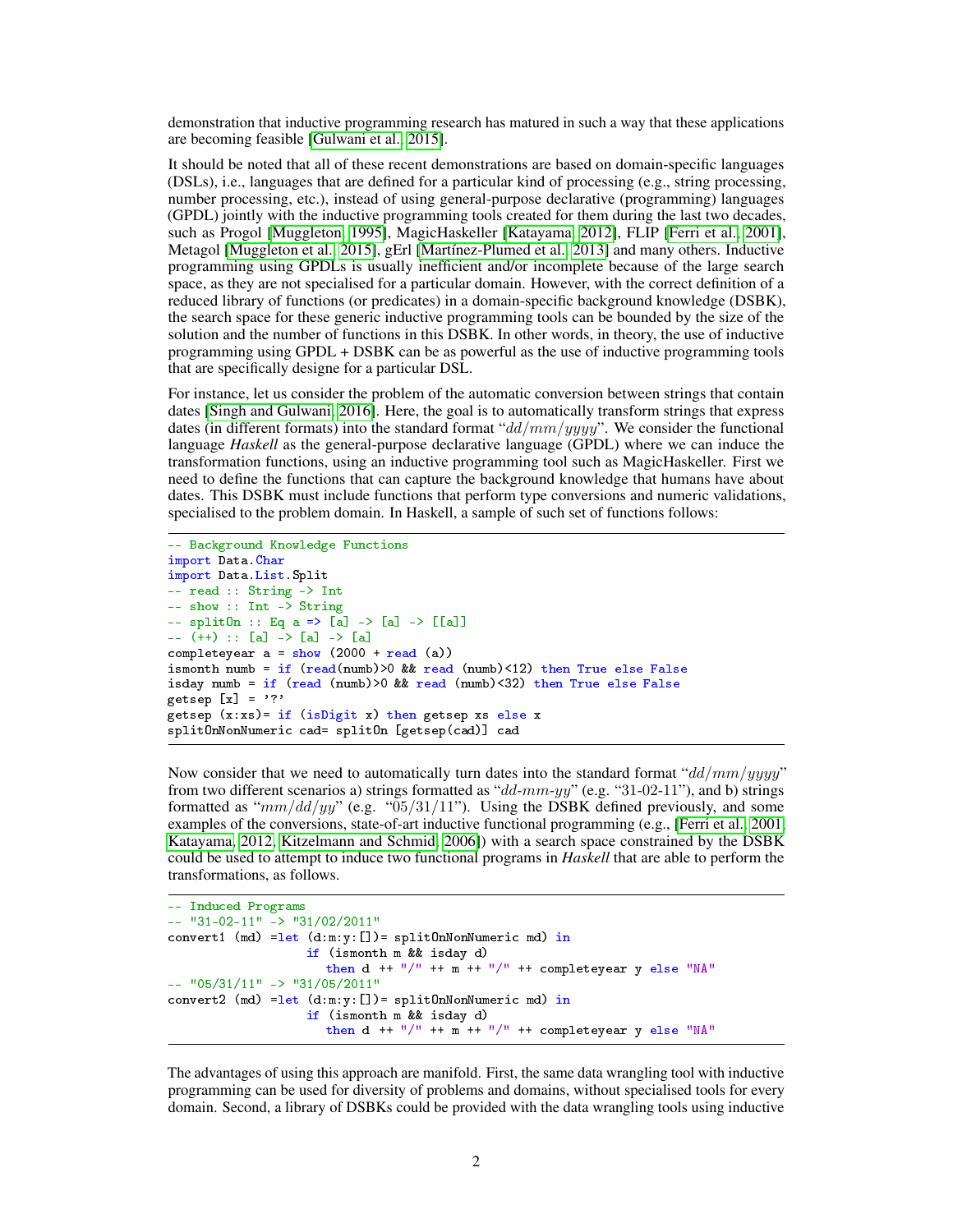programming. The user just needs to suggest which one to use for a particular problem: dates, times, emails, names, cities, addresses, etc. Since the languages for creating the DSBK are general-purpose and well known (Haskell, Prolog, etc.), users can create their own DSBKs and share them with other users to help them automate their data wrangling transformations.

### Acknowledgements

This work has been partially supported by the EU (FEDER) and Spanish MINECO grant TIN2015- 69175-C4-1-R, and the REFRAME project, granted by the European Coordinated Research on Long-term Challenges in Information and Communication Sciences Technologies ERA-Net (CHIST-ERA), and funded by MINECO in Spain (PCIN-2013-037) and by Generalitat Valenciana PROME-TEOII/2015/013.

## **References**

<span id="page-2-1"></span>AutoML: taking the human expert out of the loop, 2016. URL <http://www.automl.org/>.

<span id="page-2-2"></span>DataRobot: Machine learning software, 2016. URL <https://www.datarobot.com/>.

- <span id="page-2-6"></span>D. W. Barowy, S. Gulwani, T. Hart, and B. G. Zorn. Flashrelate: extracting relational data from semistructured spreadsheets using examples. In *Proceedings of the 36th ACM SIGPLAN Conference on Programming Language Design and Implementation, Portland, OR, USA, June 15-17, 2015*, pages 218–228, 2015.
- <span id="page-2-10"></span>C. Ferri, J. Hernández-Orallo, and M. J. Ramírez-Quintana. Incremental learning of functional logic programs. In H. Kuchen and K. Ueda, editors, *Functional and Logic Programming*, volume 2024 of *Lecture Notes in Computer Science*, pages 233–247. Springer Berlin Heidelberg, 2001. ISBN 978-3-540-41739-2. doi: 10.1007/3-540-44716-4\_15.
- <span id="page-2-4"></span>S. Gulwani. Automating string processing in spreadsheets using input-output examples. In *Proc. 38th Annual ACM SIGPLAN-SIGACT Symposium on Principles of Programming Languages*, POPL '11, pages 317–330, New York, NY, USA, 2011. ACM.
- <span id="page-2-7"></span>S. Gulwani, J. Hernandez-Orallo, E. Kitzelmann, S. H. Muggleton, U. Schmid, and B. Zorn. Inductive programming meets the real world. *Communications of the ACM*, 58(11):90–99, 2015.
- <span id="page-2-9"></span>S. Katayama. An analytical inductive functional programming system that avoids unintended programs. In *Proceedings of the ACM SIGPLAN 2012 workshop on Partial evaluation and program manipulation*, pages 43–52. ACM, 2012.
- <span id="page-2-3"></span>E. Kitzelmann and U. Schmid. Inductive synthesis of functional programs: An explanation based generalization approach. *Journal of Machine Learning Research*, 7(Feb):429–454, 2006.
- <span id="page-2-5"></span>V. Le and S. Gulwani. Flashextract: A framework for data extraction by examples. In *ACM SIGPLAN Notices*, volume 49, pages 542–553. ACM, 2014.
- <span id="page-2-12"></span>F. Martínez-Plumed, C. Ferri, J. Hernández-Orallo, and M. J. Ramírez-Quintana. Learning with configurable operators and rl-based heuristics. In A. Appice, editor, *New Frontiers in Mining Complex Patterns*, volume 7765 of *Lecture Notes in Computer Science*, pages 1–16. Springer Berlin Heidelberg, 2013.
- <span id="page-2-8"></span>S. Muggleton. Inverse entailment and progol. *New Generation Computing*, 13(3-4):245–286, 1995. ISSN 0288-3635. doi: 10.1007/BF03037227.
- <span id="page-2-11"></span>S. H. Muggleton, D. Lin, and A. Tamaddoni-Nezhad. Meta-interpretive learning of higher-order dyadic datalog: Predicate invention revisited. *Machine Learning*, 100(1):49–73, 2015.
- <span id="page-2-13"></span>R. Singh and S. Gulwani. Transforming spreadsheet data types using examples. *ACM SIGPLAN Notices*, 51(1):343–356, 2016.
- <span id="page-2-0"></span>D. Steinberg. How much time needs to be spent preparing data for analysis? [http: // info. salford-systems. com/ blog/ bid/ 299181/](http://info.salford-systems.com/blog/bid/299181/How-Much-Time-Needs-to-be-Spent-Preparing-Data-for-Analysis)  $How-Much-Time-Needs-to-be-Spent-Preparing-Data-for-Analysis, 2013.$  $How-Much-Time-Needs-to-be-Spent-Preparing-Data-for-Analysis, 2013.$